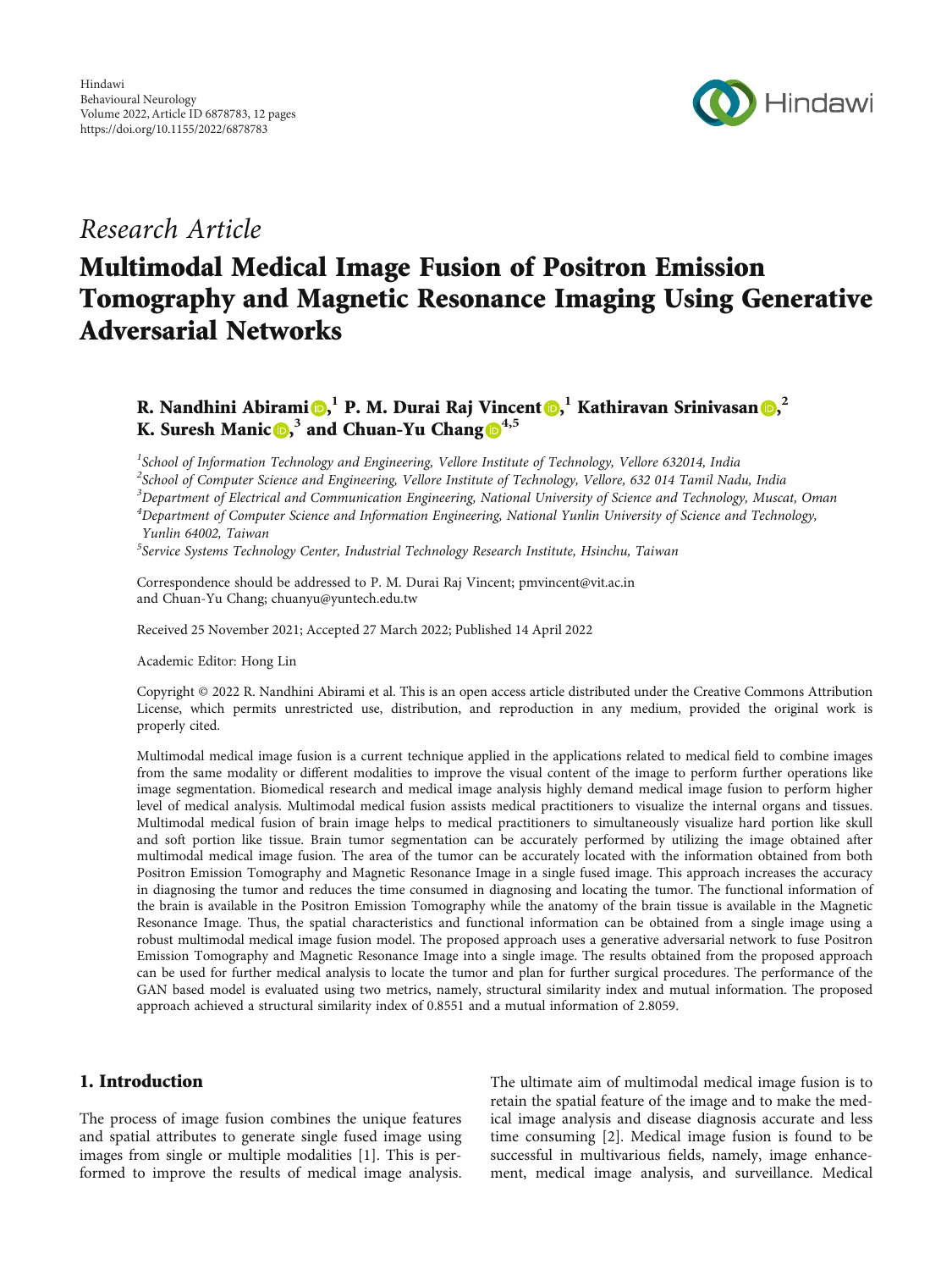image fusion helps in diagnosing and classifying disease with high accuracy [[3](#page-10-0)]. The classical approach of medical image fusion is to perform medical image registration, which aligns the images obtained from multiple sources resulting in single enhanced output image obtained from two or more input images [[4\]](#page-10-0). The ultimate goal in combining the multimodal images is to transform the images into highly informative and classifiable image. Some of its applications are classification of disease, weather prediction, and other operations related to military. Deep learning is found to be successful in many applications [[5\]](#page-10-0) like image fusion, segmentation [\[6](#page-10-0)], facial expression recognition [\[7](#page-10-0)], and other medicalrelated application [\[8\]](#page-10-0). Abbreviations presents the full forms used in this work.

With the advancement in technology highly reliable medical imaging tools and techniques like Magnetic Resonance Image, Positron Emission Tomography, and Computed Tomography, they have come up making the diagnoses of diseases accurate and less time consuming [\[9](#page-10-0)]. Positron Emission Tomography is not involved in the introduction of any medical instruments into the human body. Rather, it utilizes Positron Emitting Radioisotopes to generate multiple images based in tissue concentrations [\[10](#page-10-0)]. However, considering PET image alone has several drawbacks. The spatial resolution of PET images is very low making the medical diagnoses difficult. However, pathological and molecular information can be obtained from PET. Similarly, MRI provides regional change details in physiology, tissue composition, and hemodynamics functional information. Hence, performing the fusion of images from different or same modalities has become inevitable to obtain accurate results [\[11\]](#page-10-0). Figure [1](#page-2-0) shows some of the medical diagnostic images used in recent times. Combining these images makes the resulting image information rich with features integrated from multiple modalities. Image fusion adds advantage of using combining all the important information from different images into one single fused image making the process of image analysis easier, quicker, and accurate. Also, image fusion technique enhances the spatial clarity of the fused image. The space occupied for storing individual images is greatly reduced when multiple images are fused together into single image.

MRI and CT images are structural images with higher resolution and anatomical structure [\[12\]](#page-10-0). PET and SPECT are functional images with lower resolution and functional information [[13](#page-10-0)]. Several research works have already been proposed related to multimodal medical image fusion to overcome the drawbacks of single images from various modalities [\[14\]](#page-10-0). However, the existing approaches have their own advantages and disadvantages. Wavelet transform was one of the frequently used approaches for performing medical image fusion [[15\]](#page-10-0). Few other approaches used to perform medical image fusion are discrete wavelet transform [\[16](#page-10-0)], stationary wavelet transform [[17\]](#page-10-0), redundancy wavelet transform, average method, principal component analysis, brovey method, and curvelet transform. However, technically, combining PET images with MRI images is challenging because of the existing incompatibility between magnetic field and the PET detectors. Also, some of the existing image fusion approaches presume that distortions

follow Gaussian distribution leading to model mismatch problem. These issues are handled by using generative adversarial networks for combing PET and MRI images. Yet another challenge in combining PET and MRI images is that MRI image is a grey scale image while the PET image is a pseudocolored image. Figure [2](#page-2-0) shows various existing approaches adopted to perform image fusion. These approaches have several advantages and disadvantages. The main disadvantages of the existing approaches are the actual chromaticity of the diagnostic images which are not preserved. In order to overcome these drawbacks, medical image fusion is proposed using generative adversarial networks. Combining medical images has been proven successful for scientific and medical purposes especially oncology, cardiology, and neurology.

Combining PET and MRI images into a single image allows simultaneous acquisitions, though instinctively simple; it is technically more challenging than it appears to be [\[18\]](#page-10-0). It has been impossible to combine these two diagnostic images for several years because of their incompatibility between photomultiplier tube of PET and powerful magnetic field of MRI [\[4](#page-10-0)]. As a solution to this issue, it has been proposed to perform sequential PET-MRI scans for the patient and subsequent merging of this bimodality system for accurately fusing these diagnostic images. However, the process was complex and time-consuming. In order to overcome these issues and make the process simpler and less time-consuming deep learning-based approaches have been proposed to perform multimodal image fusion for medical diagnostics.

Brain tumor is collection of anomalous cells in a human brain affecting more than 15 million people every year [[19](#page-10-0)]. It is considered a global health problem; timely prediction is necessary to prevent a medical condition to save lives [[20](#page-10-0)]. Hence, detecting brain tumor at an early phase is necessary to provide timely medical intervention and prevent further complications [[21](#page-10-0)]. The outcome can be improved by taking appropriate action on the warning signs of brain tumor. In recent times, brain images in modalities like computed tomography, MRI, and PET are used to evaluate the intensity of the stroke [\[22\]](#page-10-0). Deep learning models have proven successful in many medical applications. Hence, a deep learning-based robust model is proposed to utilize multimodal medical images to detect a brain tumor. Here, the proposed model performs multimodal medical image fusion to detect a brain tumor. Fusion of PET and MRI images are performed using generative adversarial networks to detect a brain tumor.

Behavioral disorder involves disorderly behavior in childhood or adolescence. Some of the frequently seen behavioral disorder in children are bipolar disorder, anxiety disorder, depression, bipolar disorder, learning disorder, conduct disorder, attention deficit hyperactivity disorder, oppositional defiant disorder, and autism spectrum disorder. Some of the childhood issues are related with family history and gender. The children with behavioral disorder express inability to obey rules, arguing recurrently, seeking revenge, and deliberately annoying others. The child may also express difficulty in concentrating, difficulty making friends, low self-esteem, and persistent negativity. The children with behavioral disorder may be given family therapy by a child psychiatrist.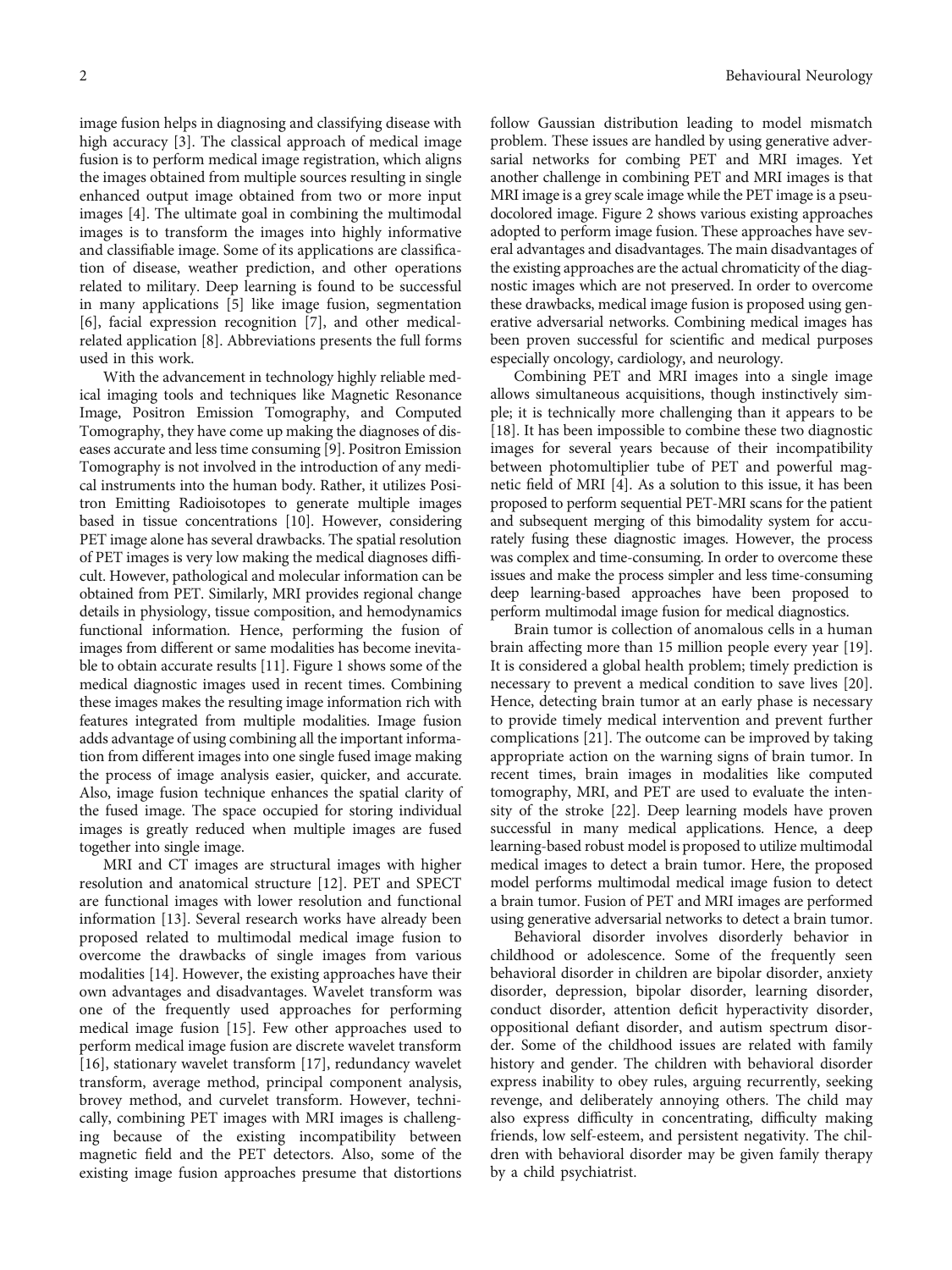<span id="page-2-0"></span>

Figure 2: Methods adopted to perform image fusion.

The main contribution of the proposed work is that it models an effective image fusion technique using generative adversarial networks. The proposed approach adopts a novel dual discriminator approach to perform multimodal medical image fusion. The results display that the proposed approach is superior to the existing medical image fusion approaches in preserving the anatomical and functional information of the input images.

In this paper, the proposed model performs multimodal medical image fusion for combining multimodal brain images, namely, PET and MRI using generative adversarial network. The working flow of the paper in the following fashion. Section [2](#page-3-0) describes other works that are related to medical image fusion. Section [3](#page-5-0) describes the materials and methods adopted to perform medical image fusion, network architecture, and the loss function used in the proposed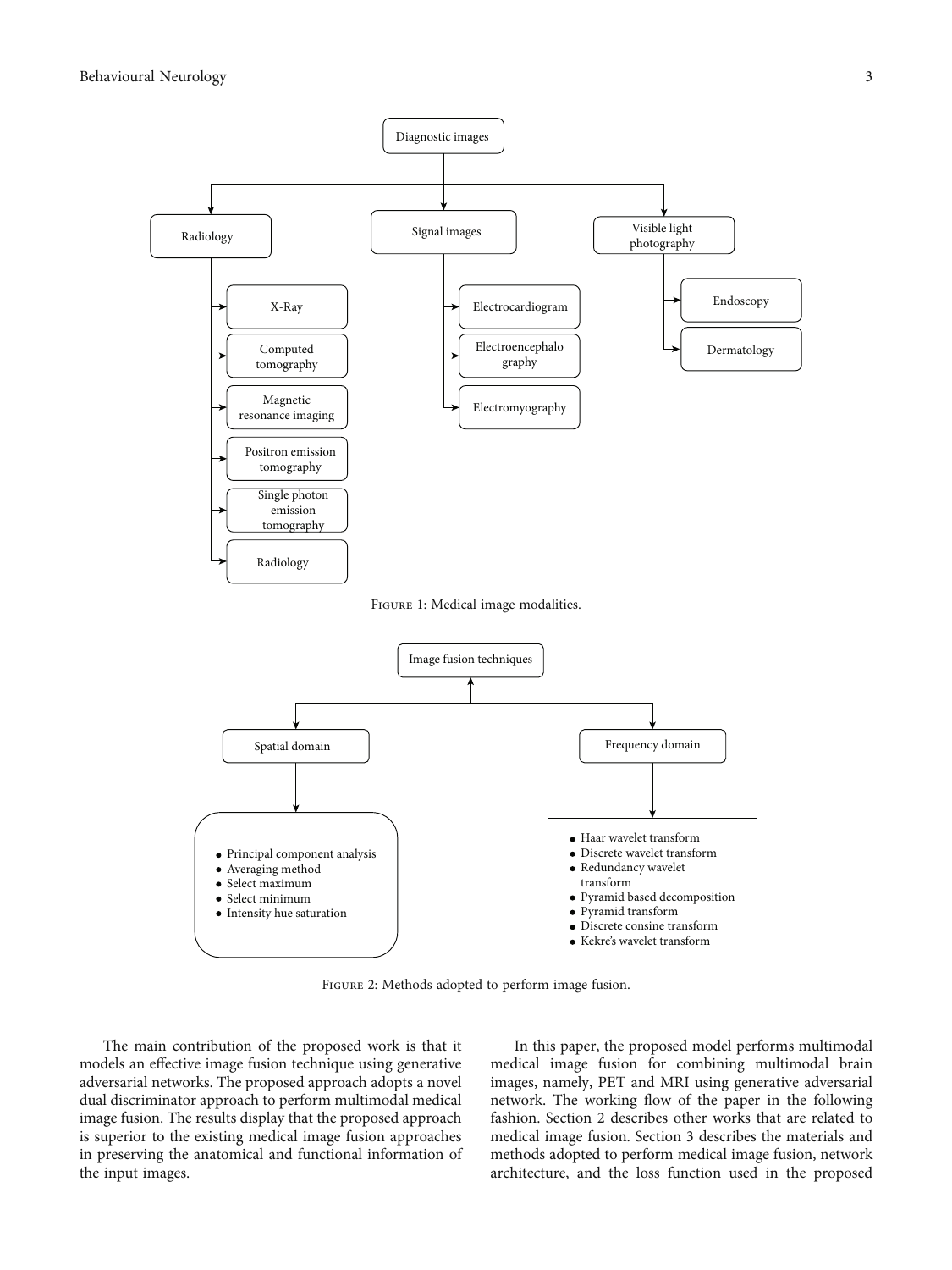<span id="page-3-0"></span>work. Section [4](#page-8-0) discusses about the experiments and the

### 2. Literature Review

result. Section [5](#page-9-0) concludes the proposed work.

Multimodal medical image fusion acts as a potential tool for performing medical diagnosis and provide timely treatment for the diagnosed disease [\[23\]](#page-10-0). PET and MRI images are considered to be one of the most advanced imaging techniques in the medical field. A detailed and accurate assessment of a human subject can be made bringing together the molecular data presented by PET and the functional and morphological data presented by MRI. The fused image is capable of simultaneously providing high-resolution molecular, anatomic, and functional data allowing brain tumor analysis and segmentation in a single image examination. This fusion technique has also brought a massive progress in diagnosing cancer, its stages, and the response to the treatment [\[23\]](#page-10-0). Multimodal image fusion has made the detection of metastases easier, which was complex with individual image modalities.

Haddadpour et al. proposed an approach to combine PET and MRI images. The authors used a 2-dimensional HT and IHS to perform multimodal image fusion. The performance of the model is tested using performance metrics. Discrepancy evaluates the performance of the model in retaining the spectral features in the fused image. A higher spectral resolution is achieved with lower value of discrepancy. The discrepancy obtained using this method is minimum resulting in retaining spectral features. Also, the method achieved good average gradient resulting in retaining spatial features. The difference between overall performance and discrepancy represents the overall performance. Lower value of overall performance indicates a better fusion quality. The combination of 2-dimensional HT and HIS resulted in low overall performance [\[24\]](#page-10-0).

Shahdoosti and Mehrabi proposed PET-MRI image fusion using dual ripplet II transform. Ripplet II transform suffers from shift variance problem. In order to overcome this issue, the authors proposed dual repplet II transform. The color and spatial information of the image is preserved using a weighing matrix. Dual ripplet transform is advantageous over ripplet II transform as traditional wavelet is used in ripplet II transform and complex wavelet is used in dual ripplet II transform. Also, dual ripplet II transform uses generalized radon transform. The proposed approach decomposes the input image into low-pass bands and then to high-pass bands. The proposed method used MRI images of good resolution and PET images that are colored images. The size of PET images was not the same as that of MRI images. MRI images were of size  $256 \times 256$  while PET images where of size  $128 \times 128$ . So to match the size of PET and MRI images to perform fusion of images, PET images were upscaled to  $256 \times 256$  pixels. The images were obtained from Harvard University website. The experiment used images of different disease categories, namely, coronal and Alzheimer's disease. The parameter settings were 0.03 for *λ*, 0.005 for *β*, and 0.001 for *ε*. The proposed approach preserved the functional features of PET image and anatomical details of MRI image. The model is evaluated using normalized weighted performance metric. The proposed model achieved 0.8771 normalized weighted performance metric [\[25\]](#page-10-0).

Ouerghi et al. performed a fusion of PET-MRI images based on shearlet transform and a NN model. The proposed approach converted the input PET image into independent components. Both MRI and the transformed independent components of PET images are broken up into two bands, namely, the low frequency and high frequency. The nonsubsampled shearlet transform combines the low-frequency components. A simplified pulse coupled neural network model combined high-frequency components. The proposed model initially performed MRI and PET image registrations. The registered images are further normalized and then transformed into independent components. This is performed to separate the chromatic information and the illuminance of the input. The model is compared with other models using fusion quality index [[26](#page-10-0)]. Du et al. performed the fusion of PET-MRI images using intrinsic image decomposition approach to decompose the images into 2 different components. It used two algorithms; one algorithm extracted the anatomical information of the image while keeping the noise level from the input low. Another approach performed summing up of the color details obtained from input image. The signal-to-noise ratio obtained from the proposed approach is very less in comparison with other models. The implementation of the model is compared with Bonferroni-Dunn and Friedmann tests. Though the proposed work performed reasonably good in combining the PET and MRI images, the proposed approach expressed dependencies of intrinsic image decomposition [\[27](#page-10-0)].

Liu et al. proposed a model to fuse medical image using multiresolution and nonparametric density models. The space registered input images are first generalized and then broke into different frequency components using contourlet transform. The model is evaluated using average cross entropy that calculates the difference between the input and the output. Lower value of average cross entropy results in better fusion. The clarity and spatial resolution of the resultant image is assessed using average gradient. When the value of average gradient high, it implies better spatial clarity. The proposed approach is compared quantitatively and qualitatively with six fusion methods on three classes of images, namely, Alzheimer's, normal, and neoplastic images of brain. The quality of the final fused image is assessed using five different metrics, namely, mutual information, edge intensity, average gradient, average cross entropy, and entropy. The proposed approach achieved 0.1558 cross entropy, 90.5 edge intensity, 9.166 average gradient, and 3.9 mutual information [\[28\]](#page-10-0). Tang et al. [[29\]](#page-10-0) obtained the neighborhood information to realize the focused and defocused pixels of the input image. Prabhakar et al. proposed medical image fusion using unsupervised deep learning model. Multimodal image fusion is performed using a generative adversarial network [\[30](#page-10-0)–[32\]](#page-10-0). Table [1](#page-4-0) shows the existing approaches in performing multimodal medical image fusion.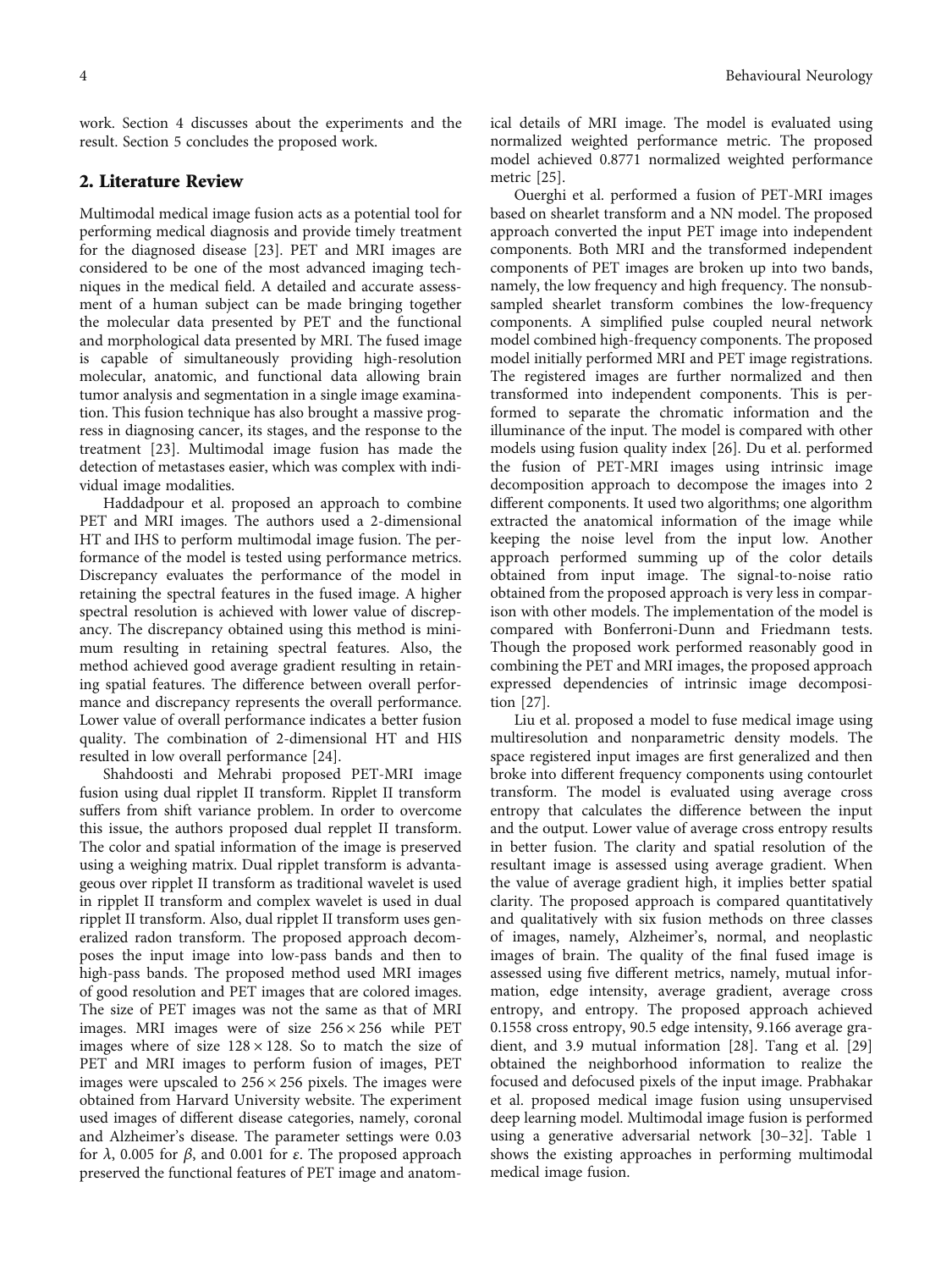<span id="page-4-0"></span>

| Modality    |                   | Work Organ   | Fusion technique                                     | Approach                                                                                                                                                                                 |
|-------------|-------------------|--------------|------------------------------------------------------|------------------------------------------------------------------------------------------------------------------------------------------------------------------------------------------|
| PET and MRI | [24]              | Brain        | 2D Intensity Hue Saturation<br>and Hilbert transform | PET and MRI image fusion using 2D Hilbert transform and Intensity Hue<br>Saturation Fourier Transform is calculated for each of the input signals.                                       |
| PET and MRI | 25                | Brain        | Dual ripplet II transform                            | The proposed approach uses dual ripplet II transform as it uses complex<br>wavelet transform. The color and spatial information of the images are<br>preserved using weight matrix.      |
| PET and MRI | $[27]$            | Brain        | Intrinsic image<br>decomposition                     | Model based on intrinsic image decomposition are proposed to extract<br>structural information from MRI and for obtaining color details from PET.                                        |
| PET and MRI | [26]              | Brain        | Non-subsamples shearlet<br>transform                 | The input images are registered and normalized and then transformed into<br>independent components. Pulse coupled neural network is used to obtain<br>useful information from the image. |
| MRI and CT  | $\left[33\right]$ | <b>Brain</b> | Hybrid image fusion                                  | The image fusion is performed using principal component analysis and<br>independent component analysis.                                                                                  |
| MRI and CT  | [34]              | Brain        | Adolescent Identity Search<br>Algorithm              | The proposed approach decomposes the input image into high and low<br>frequency component using nonsubsampled shearlet transform.                                                        |
| MRI and PET | [35]              | Brain        | Spectral Total Variation<br>Transform                | The proposed method decomposes the source image into base components<br>and then combined using spatial frequency dual channel model.                                                    |

TABLE 1: Medical image fusion—existing approaches.



Algorithm 1.



Magnetic resonance image



FIGURE 3: Architecture of the proposed approach for image fusion.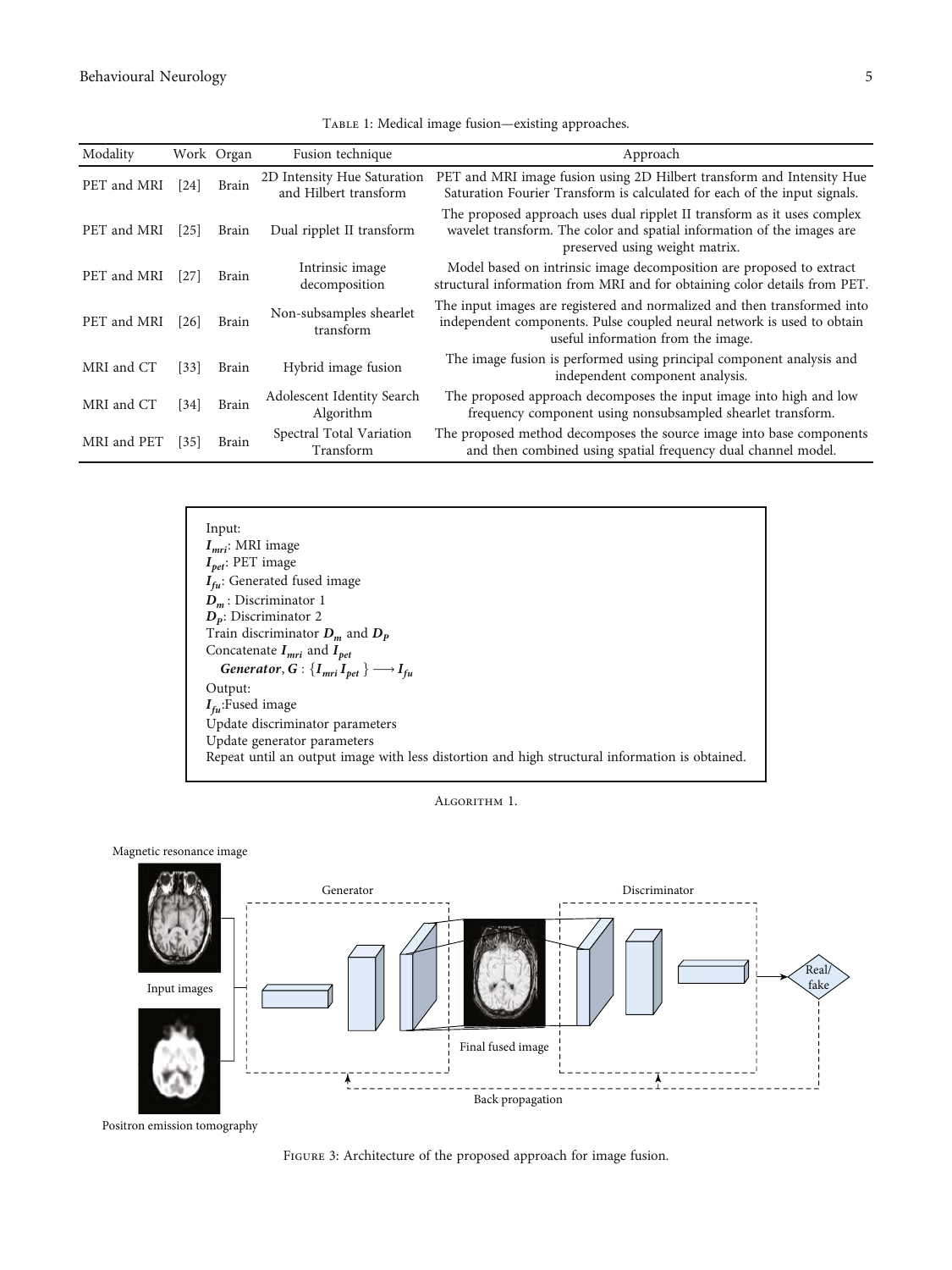<span id="page-5-0"></span>

Figure 5: Discriminator architecture.

### 3. Materials and Methods

PET images are of low spatial resolution depicting the brain function. MRI images depicts the anatomy of brain and does not possess any functional details of the brain. Obtaining the necessary clinical information from a single image is practically not possible. Hence, to get accurate results of diagnosis, the diagnostic image should depict both spatial characteristics and functional information with no distortions. Hence, combining PET and MRI images would be a highly reliable diagnostic tool to perform image analysis. The image fusion should be performed in a way that the fused image retains the anatomic, functional, and structural details of the input images.

The primary goal of the proposed work is to combine the MRI image and PET image. The goal of generator in GAN is to generate the data distribution same as that of the input data. The goal of discriminator is to differentiate the output image from the original image. When the discriminator is not capable of differentiating the output image from the actual image, the generator has learnt the data. The goal of the GAN proposed in this model is to selectively retain the information present in the input images, namely, MRI and PET. The details retained are controlled by the hyperparameters. Algorithm [1](#page-4-0) represents the workflow of the proposed model in generating the fused image.

Given the input images PET and MRI, the whole process of image fusion is represented in Figure [3.](#page-4-0) To retain the functional details of PET and anatomical details of MRI, we formulated a novel model using GAN to fuse the given input images. The input images are concatenated and sent to the network generator. The output generated from the generator is a fused image *I* fu. The generated image *I*fu represents the structural information of MRI  $I_{\mathrm{mri}}$  and functional details of PET  $I_{\text{pet}}$ . Followed by this, the output image  $I_{\text{fu}}$ and the input image is compared. The proposed approach establishes a min max game between generator and discrim-



FIGURE 6: Flowchart of the proposed approach.

inator, and with more number of iterations the *I* fu will contain more and more details from the input image. During the process of training, if the discriminator fails to distinguish between the actual and the generated samples, the generator is trained well. The generated image is then passed as input to the dual discriminator. One discriminator receives MRI image and combined image as the input and the other discriminator receives PET image and the fused image as the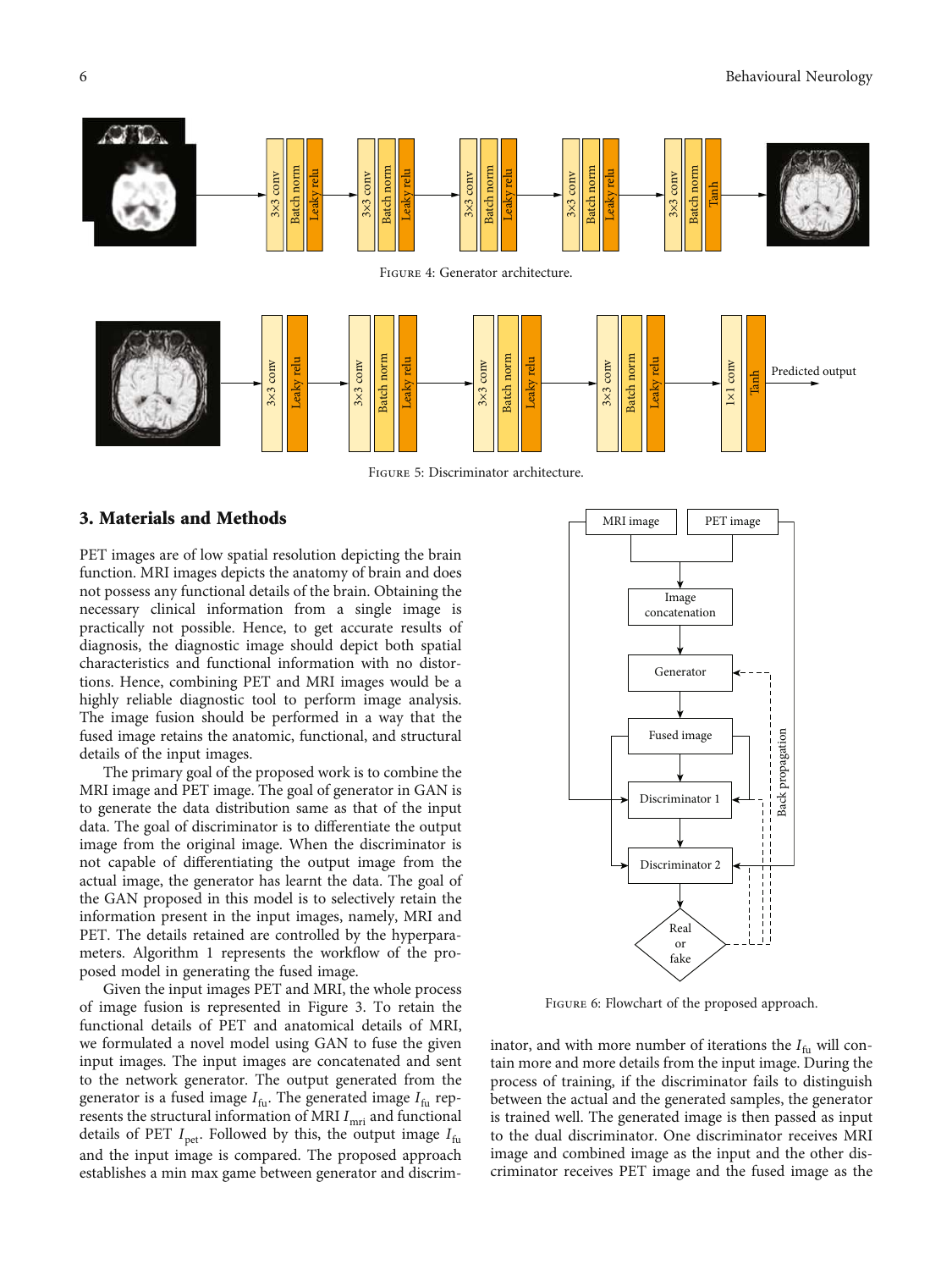<span id="page-6-0"></span>

Figure 7: Sample PET images from the dataset.



Figure 8: Sample MRI images from the dataset.

input. The discriminator *<sup>D</sup><sup>m</sup>* is trained to differentiate the generated image from the MRI image, while the discriminafor  $D_p$  is trained to differentiate the output image from the PET image. The generator training with two discriminators is formulated as

$$
\begin{aligned}\n\text{min } G \text{ max } D_M D_P \left( G, D \right) &= E[\log \ D_M (I_{\text{mri}})] + E\left[ \log \left( 1 - D_M \left( G \left( I_{\text{mri}}, I_{\text{pet}} \right) \right) \right) \right] \\
&\quad + E\left[ \log \ D_P \left( I_{\text{pet}} \right) \right] \\
&\quad + E\left[ \log \left( 1 - D_P \left( G \left( I_{\text{mri}}, I_{\text{pet}} \right) \right) \right) \right].\n\end{aligned}
$$

 $(1)$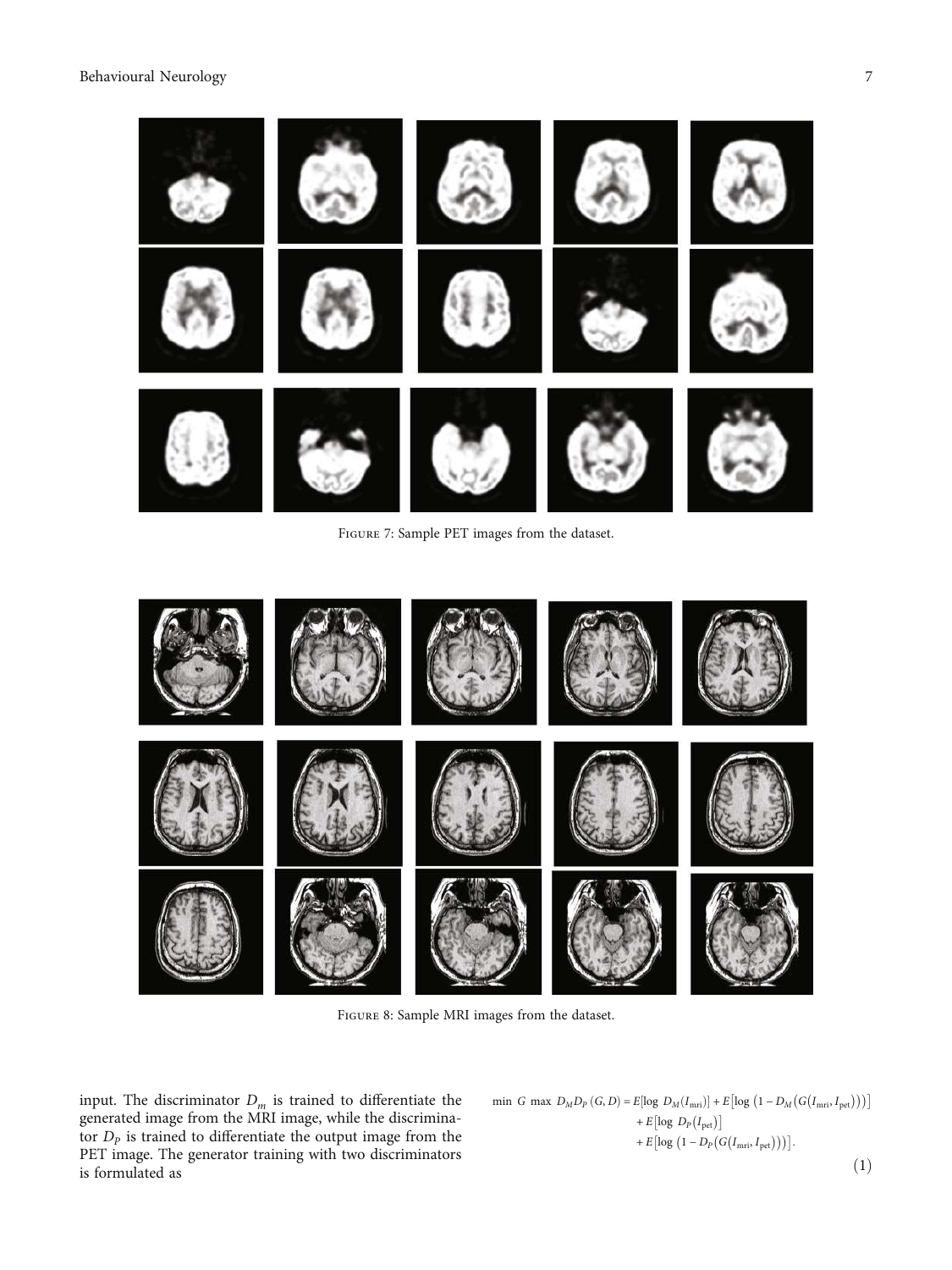<span id="page-7-0"></span>

Figure 9: Result obtained from the proposed approach.

According to equation ([1\)](#page-6-0), the generator is trained to minimize the above equation and discriminator is trained to maximize the above equation.

The loss function of the proposed model is composed of two losses. One loss is from the generator, and the other loss is from the discriminator. The generator loss  $L_G$  represented by equation ([1\)](#page-6-0) is again composed of two components. The first component is the adversarial loss, which is the loss between the generator and the discriminator.

$$
L_G = L_{\rm Adv} + \gamma L_{\rm Inf}. \eqno{(2)}
$$

The second component in the generator loss  $L_G$  represents the information loss. Since the MRI image  $I_q$  has information related to anatomical details of brain and PET image, *I<sup>q</sup>* has information related to function; it is enforced that the fused image  $I_f$  to represent similar functional and anatomi-

cal information as  $I_q$  and  $I_g$ .  $\gamma$  is the parameter controlling the tradeoff between adversarial loss and information loss.

The architecture of generator in GAN is represented in Figure [4.](#page-5-0) The generator has five layer CNN with  $3 \times 3$  filters in each of the layers. The value of stride in each of these five convolutional layers is set to one. The input to the generator is a PET-MRI concatenated image. The convolutional layers extract feature maps of input image. Batch normalization is used in generator architecture to make the model more stable. Leaky Relu is used in all the layers of the generator before the last layer, and tanh activation function is used in the last layer. Leaky Relu and Tanh are represented as follows:

$$
Leaky Relu = max (0.1x, x),
$$
 (3)

$$
tanH = tanh (x). \t(4)
$$

The architecture of the discriminator of GAN is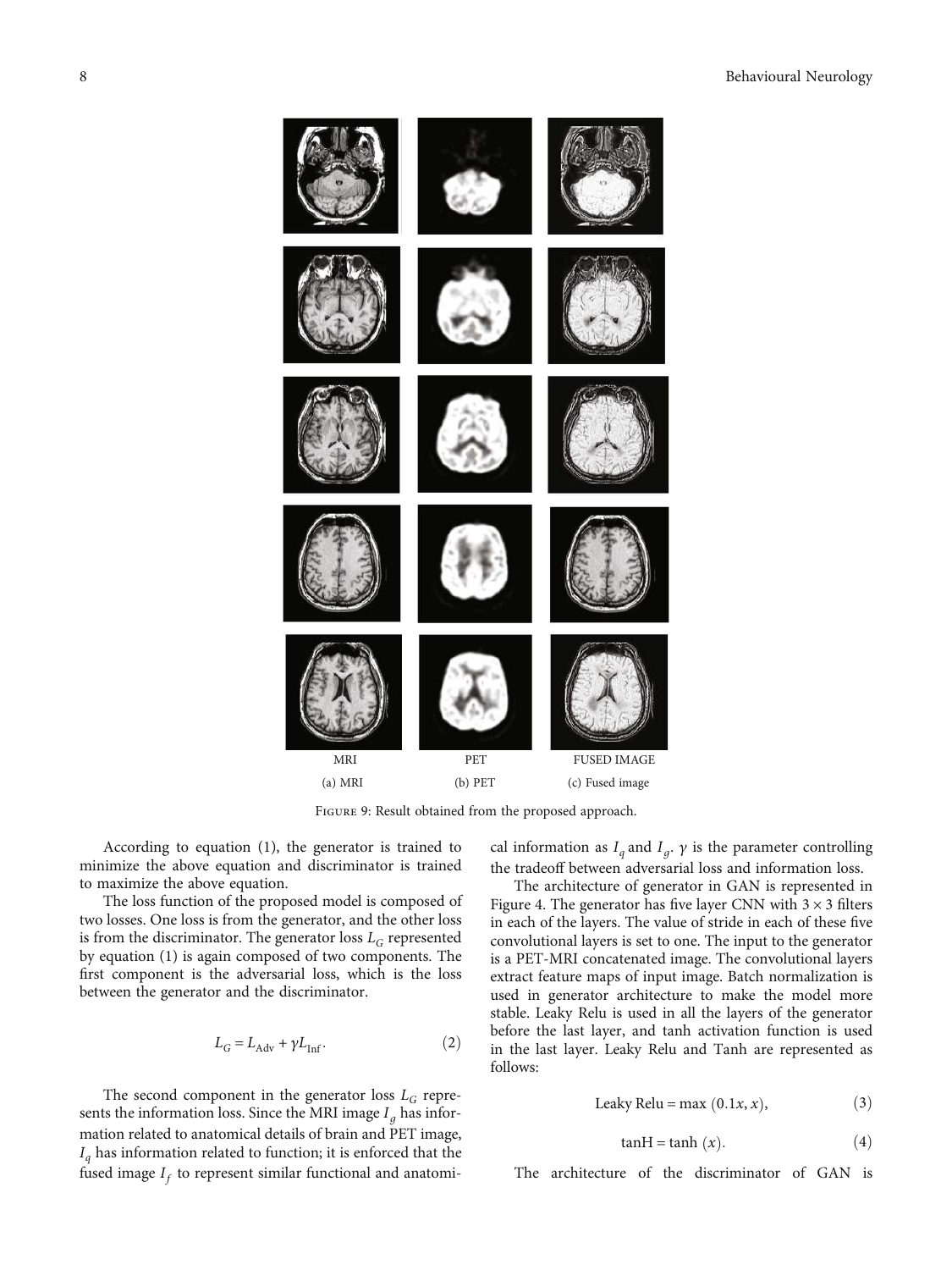<span id="page-8-0"></span>

Figure 10: Comparison of obtained fusion results with existing approach.

represented in Figure [5.](#page-5-0) The discriminator has five layer CNN with  $3 \times 3$  filters in the first four layers and  $1 \times 1$  filter in the last layer. The value of stride in each of these five convolution layers is set to two. The discriminator is basically a classifier which first performs feature extraction and then performs classification. Batch normalization is used in the layers between the first and the last layers. Leaky Relu is used as the activation function in all the layers before the last layer, and tanh is used in the last layer. The last layer performs the classification which classifies the image as real or generated image. The flowchart of the proposed approach is represented in Figure [6.](#page-5-0)

#### 4. Experiments and Results

The data for the proposed approach is obtained from the medical library of Harvard University, ([http://www.med](http://www.med.harvard) [.harvard](http://www.med.harvard).edu/AANLIB/home.html). Pairs of MRI and PET data were obtained from the database. The database had MRI images of high resolution with size  $256 \times 256$  and the PET images with size  $128 \times 128$ . In order to perform the fusion of images, PET images were resized to  $256 \times 256$ . Some of the sample PET images obtained from the database are represented in Figure [7](#page-6-0), and sample MRI images obtained from the database are shown in Figure [8.](#page-6-0)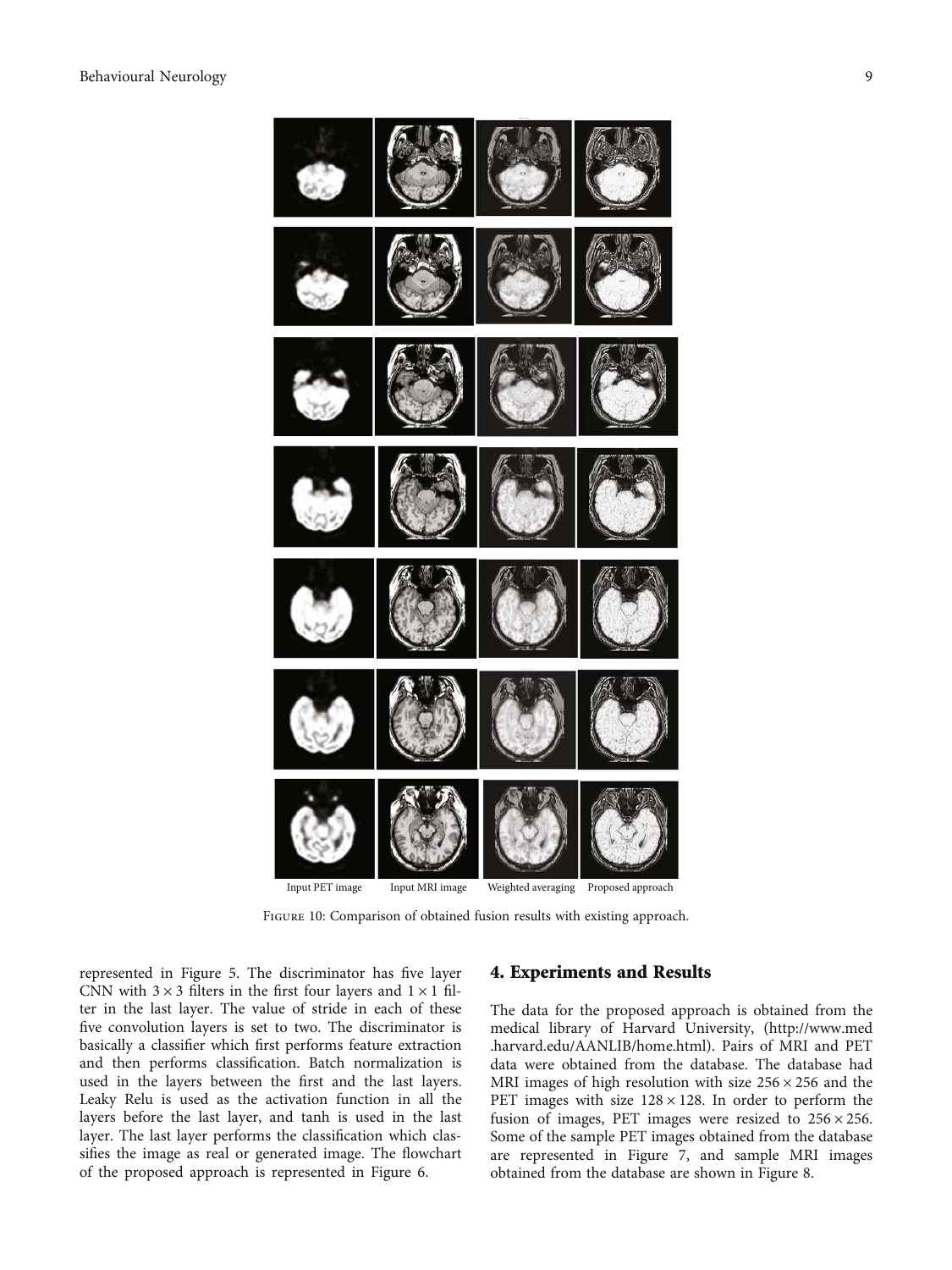<span id="page-9-0"></span>Table 2: Performance evaluation of the proposed approach.

| Fusion technique                           | Average structural<br>similarity | Mutual<br>information |
|--------------------------------------------|----------------------------------|-----------------------|
| Shift-invariant shearlet<br>transform [37] | 0.7104                           | 2.2583                |
| Wavelet transform [38]                     | 0.6725                           | 2.3171                |
| Nonsubsampled shearlet<br>transform [39]   | 0.8051                           | 2.4336                |
| Multilevel local extrema<br>[40]           | 0.8175                           | 2.5377                |
| Proposed method                            | 0.8551                           | 2.8059                |

The result obtained from the proposed approach is represented in Figure [8.](#page-6-0) Figure [9\(a\)](#page-7-0) shows the input MRI image, Figure  $9(b)$  shows the input PET image, and Figure  $9(c)$ shows the generated fused image. From the results obtained, it is clearly visible that the anatomical structure of MRI and functional details of PET are preserved in the resulting fused image. Figure [10](#page-8-0) shows the comparison of results obtained from the proposed approach and weighted averaging technique [[36\]](#page-11-0).

Table 2 shows the performance of the proposed approach in comparison with other existing approaches in performing medical image fusion. The performance of the proposed model is estimated using average structural similarity and mutual information. Average structural similarity is a metric that determines the similarity between two images and estimates the quality degradation after performing the image fusion. Mutual information is the metric that assesses the quantity of information that is being transferred from the input images and the source image.

Mutual information, 
$$
I(X; Y) = \sum_{x \in X} \sum_{y \in Y} p(x, y) \log \frac{p(x, y)}{p(x)p(y)},
$$
\n
$$
(5)
$$

where  $p(x)$  and  $p(y)$  are the marginal probability distribution functions of both the margins and  $p(x, y)$  is the marginal probability distribution.

Structural similarity index, 
$$
=\frac{1}{M}\sum_{j=1}^{M} Q(\lbrace i_k(j)) \rbrace, F),
$$
 (6)

where *Q* is the correlation coefficient between the ground truth image and the fused image.

## 5. Conclusion

In the past few years, image fusion has been immensely used for several image-processing applications in various fields, particularly medical applications like retinopathy and brain tumor segmentation. The work presented a novel approach in performing medical image fusion using generative adversarial networks. The proposed approach efficiently captured the functional information from PET images and anatomical structure from MRI images and transformed them to the

resulting fused image. The proposed approach generates fused images with less distortion and better structural information when compared to the existing approaches. The advantages of the proposed approach over the other existing approaches are that it can retain the textural information from the MRI image and the metabolic information from the PET image without losing pixel intensity. The performance of the proposed approach is evaluated using two metrics, namely, structural similarity index and mutual information. The proposed approach achieved a structural similarity index of 0.8551 and a mutual information of 2.8059. The results display that the proposed approach is superior to the existing medical image fusion approaches in preserving the anatomical and functional information of the input images. The work can be extended in performing the fusion of multimodal images with color. Also, the future work can incorporate other deep learning techniques and evaluate the performance using various other metrics. The work still needs to be improved to handle images with more noise.

#### Abbreviations

| MRI: | Magnetic Resonance Image                          |
|------|---------------------------------------------------|
| PET: | Positron Emission Tomography                      |
| GAN: | Generative adversarial network                    |
|      | SPECT: Single-Photon Emission Computed Tomography |
| CT:  | Computed Tomography                               |
| HT:  | <b>Hilbert Transform</b>                          |
| IHS: | Intensity Hue Saturation                          |
| CNN: | Convolutional Neural Network                      |
| NN:  | Neural network.                                   |

#### Data Availability

The original contributions generated for this study are included in the article; further inquiries can be directed to the corresponding author.

#### Conflicts of Interest

The authors declare that they have no conflicts of interest to report regarding the present study.

#### Acknowledgments

This research was partially funded by "Intelligent Recognition Industry Service Research Center" from The Featured Areas Research Center Program within the framework of the Higher Education Sprout Project by the Ministry of Education (MOE) in Taiwan and Ministry of Science and Technology in Taiwan (Grant No. MOST 109-2221-E-224-048-MY2).

## References

[1] B. Rajalingam, F. Al-Turjman, R. Santhoshkumar, and M. Rajesh, "Intelligent multimodal medical image fusion with deep guided filtering," Multimedia Systems, pp. 1–15, 2020.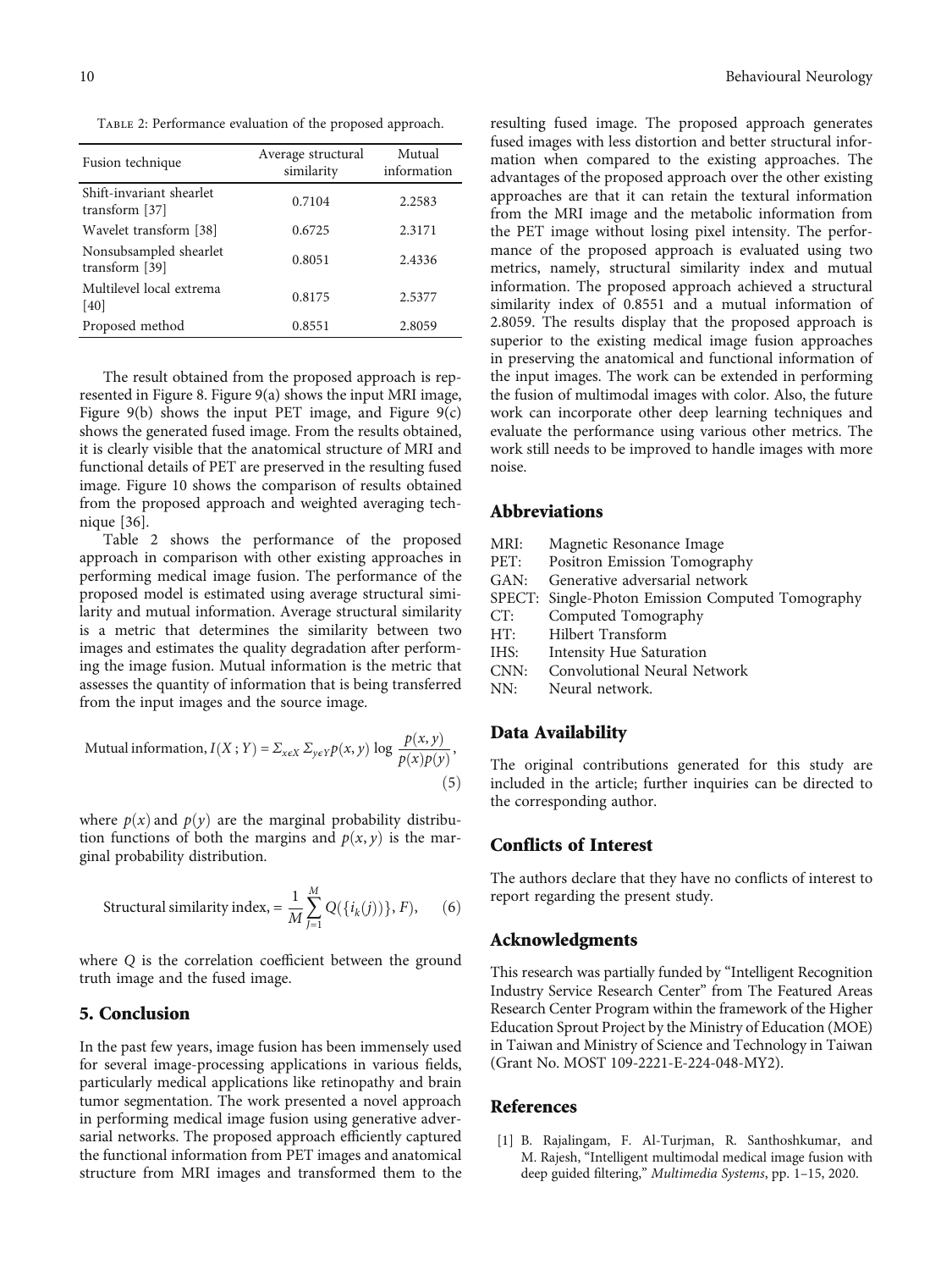- <span id="page-10-0"></span>[2] J. Du, W. Li, and H. Tan, "Three-layer medical image fusion with tensor-based features," Information Sciences, vol. 525, pp. 93–108, 2020.
- [3] S. Shehanaz, E. Daniel, S. R. Guntur, and S. Satrasupalli, "Optimum weighted multimodal medical image fusion using particle swarm optimization," Optik, vol. 231, article 166413, 2021.
- [4] B. Huang, F. Yang, M. Yin, X. Mo, and C. Zhong, "A review of multimodal medical image fusion techniques," Computational and mathematical methods in medicine, vol. 2020, Article ID 8279342, 16 pages, 2020.
- [5] R. Nandhini Abirami, P. M. D. R. Vincent, K. Srinivasan, U. Tariq, and C.-Y. Chang, "Deep CNN and deep GAN in computational visual perception-driven image analysis," Complexity, vol. 2021, Article ID 5541134, 30 pages, 2021.
- [6] N. Abirami, D. R. Vincent, and S. Kadry, "P2P-COVID-GAN," International Journal of Data Warehousing and Mining, vol. 17, no. 4, pp. 101–118, 2021.
- [7] R. N. Abiram, P. D. R. Vincent, and School of Information Technology, Vellore Institute of Technology, Vellore, Tamilnadu, India, "Identity preserving multi-pose facial expression recognition using fine tuned VGG on the latent space vector of generative adversarial network," Mathematical Biosciences and Engineering, vol. 18, no. 4, pp. 3699–3717, 2021.
- [8] A. Esteva, A. Robicquet, B. Ramsundar et al., "A guide to deep learning in healthcare," Nature Medicine, vol. 25, no. 1, pp. 24– 29, 2019.
- [9] M. A. Khan, K. Muhammad, M. Sharif, T. Akram, and S. Kadry, "Intelligent fusion-assisted skin lesion localization and classification for smart healthcare," Neural Computing and Applications, pp. 1–16, 2021.
- [10] V. P. Sudarshan, G. F. Egan, Z. Chen, and S. P. Awate, "Joint PET-MRI image reconstruction using a patch-based jointdictionary prior," Medical Image Analysis, vol. 62, article 101669, 2020.
- [11] M. A. Khan, M. I. Sharif, M. Raza, A. Anjum, T. Saba, and S. A. Shad, "Skin lesion segmentation and classification: a unified framework of deep neural network features fusion and selection," Expert Systems, no. article e12497, 2019.
- [12] M. Nazir, M. A. Khan, T. Saba, and A. Rehman, "Brain tumor detection from MRI images using multi-level wavelets," in 2019 international conference on Computer and Information Sciences (ICCIS), pp. 1–5, Sakaka, Saudi Arabia, 2019.
- [13] A. A. Khan and R. T. de Rosales, "Radiolabelling of extracellular vesicles for PET and SPECT imaging," Nanotheranostics, vol. 5, no. 3, pp. 256–274, 2021.
- [14] F. Gao, "Integrated positron emission tomography/magnetic resonance imaging in clinical diagnosis of Alzheimer's disease," European Journal of Radiology, vol. 145, article 110017, 2021.
- [15] V. A. Rani and S. Lalithakumari, "Efficient medical image fusion using 2-dimensional double density wavelet transform to improve quality metrics," IEEE Instrumentation and Measurement Magazine, vol. 24, no. 4, pp. 35–41, 2021.
- [16] K. Brahmbhatt and M. Joshi, "Image fusion in discrete wavelet transform: a review," Aut Aut Research Journal, vol. 11, no. 12, pp. 483–486, 2020.
- [17] M. A. Khan, T. Akram, M. Sharif, S. Kadry, and Y. Nam, "Computer decision support system for skin cancer localization and classification," Computers, Materials & Continua, vol. 68, no. 1, pp. 1041–1064, 2021.
- [18] M. A. Khan, M. Rashid, M. Sharif, K. Javed, and T. Akram, "Classification of gastrointestinal diseases of stomach from

WCE using improved saliency-based method and discriminant features selection," Multimedia Tools and Applications, vol. 78, no. 19, pp. 27743–27770, 2019.

- [19] A. Addeh and M. Iri, "Brain tumor type classification using deep features of MRI images and optimized RBFNN," Engineering Transactions, vol. 2, pp. 1–7, 2021.
- [20] A. Rehman, M. A. Khan, T. Saba, Z. Mehmood, U. Tariq, and N. Ayesha, "Microscopic brain tumor detection and classification using3D CNNand feature selection architecture," Microscopy Research and Technique, vol. 84, no. 1, pp. 133–149, 2021.
- [21] M. Attique Khan, M. Sharif, T. Akram, S. Kadry, and C.-H. Hsu, "A two-stream deep neural network-based intelligent system for complex skin cancer types classification," International Journal of Intelligent Systems, pp. 1–29, 2021.
- [22] F. Grosse, F. Wedel, U. W. Thomale et al., "Benefit of static FET PET in pretreated pediatric brain tumor patients with equivocal conventional MRI results," Klinische Pädiatrie, vol. 233, no. 3, pp. 127–134, 2021.
- [23] R. Matthews and M. Choi, "Clinical utility of positron emission tomography magnetic resonance imaging (PET-MRI) in gastrointestinal cancers," Diagnostics, vol. 6, no. 3, p. 35, 2016.
- [24] M. Haddadpour, S. Daneshvar, and H. Seyedarabi, "PET and MRI image fusion based on combination of 2-D Hilbert transform and IHS method," Biomedical journal, vol. 40, no. 4, pp. 219–225, 2017.
- [25] H. R. Shahdoosti and A. Mehrabi, "MRI and PET image fusion using structure tensor and dual ripplet-II transform," Multimedia Tools and Applications, vol. 77, no. 17, pp. 22649– 22670, 2018.
- [26] H. Ouerghi, O. Mourali, and E. Zagrouba, "Non-subsampled shearlet transform based MRI and PET brain image fusion using simplified pulse coupled neural network and weight local features in YIQ colour space," IET Image Processing, vol. 12, no. 10, pp. 1873–1880, 2018.
- [27] J. Du, W. Li, and H. Tan, "Intrinsic image decompositionbased grey and pseudo-color medical image fusion," IEEE Access, vol. 7, pp. 56443–56456, 2019.
- [28] Z. Liu, Y. Song, V. S. Sheng et al., "MRI and PET image fusion using the nonparametric density model and the theory of variable-weight," Computer Methods and Programs in Biomedicine, vol. 175, pp. 73–82, 2019.
- [29] H. Tang, B. Xiao, W. Li, and G. Wang, "Pixel convolutional neural network for multi-focus image fusion," Information Sciences, vol. 433-434, pp. 125–141, 2018.
- [30] J. Ma, W. Yu, P. Liang, C. Li, and J. Jiang, "FusionGAN: a generative adversarial network for infrared and visible image fusion," Information Fusion, vol. 48, pp. 11–26, 2019.
- [31] H. Xu, P. Liang, W. Yu, J. Jiang, and J. Ma, "Learning a generative model for fusing infrared and visible images via conditional generative adversarial network with dual discriminators," in Proceedings of the Twenty-Eighth International Joint Conference on Artificial Intelligence, pp. 3954–3960, Macao, China, 2019.
- [32] J. Ma, P. Liang, W. Yu et al., "Infrared and visible image fusion via detail preserving adversarial learning," Information Fusion, vol. 54, pp. 85–98, 2020.
- [33] S. P. Yadav and S. Yadav, "Image fusion using hybrid methods in multimodality medical images," Medical & Biological Engineering & Computing, vol. 58, no. 4, pp. 669–687, 2020.
- [34] J. Jose, N. Gautam, M. Tiwari et al., "An image quality enhancement scheme employing adolescent identity search algorithm in the NSST domain for multimodal medical image